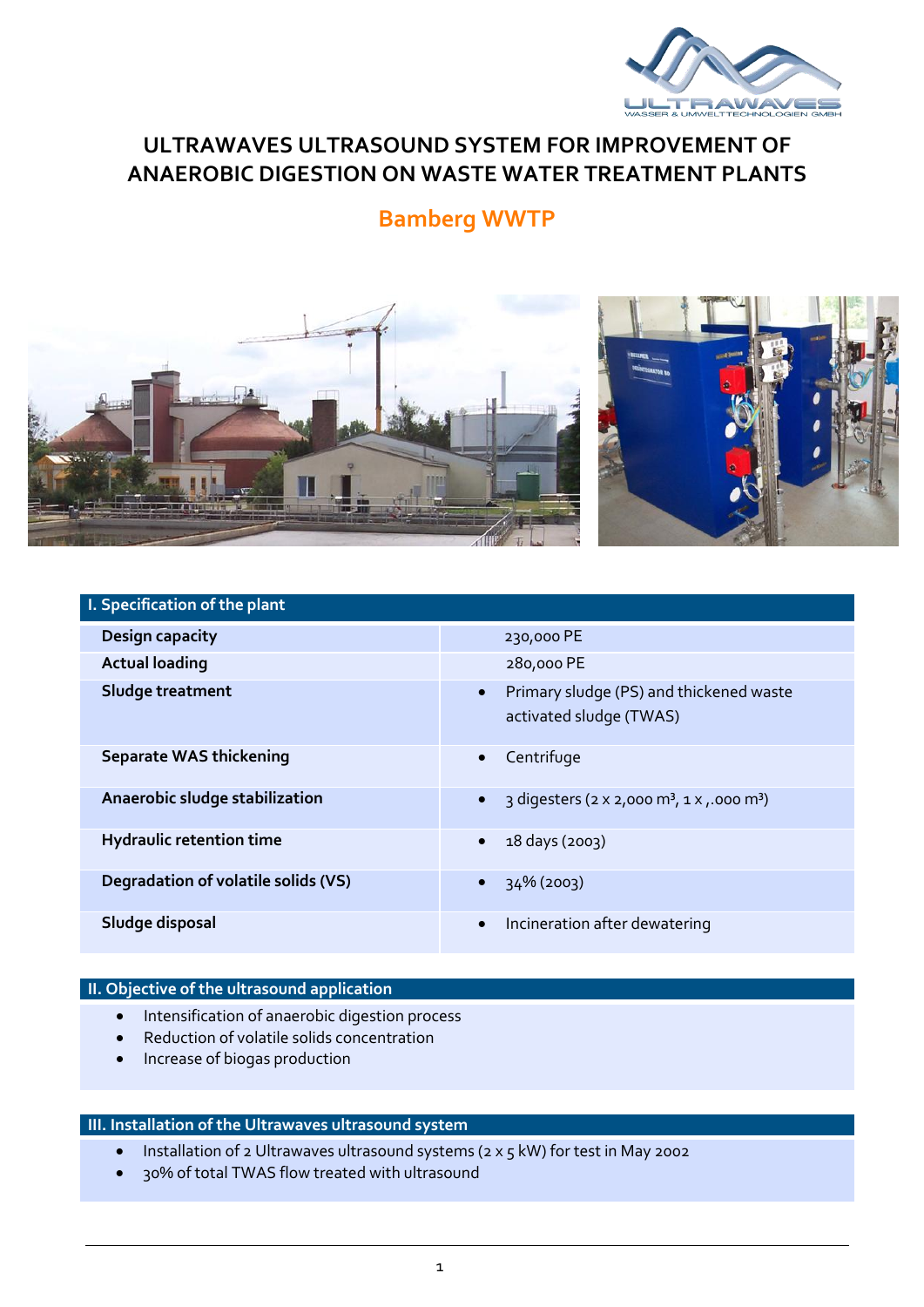

#### **IV. Results of ultrasound treatment**

- Construction of a new digester (est. investment costs: 2.5 million euros) was avoided
- Intensification of sludge digestion: degradation of VS increased from 34% to 58% (see figure 2)
- Quality of digested sludge: reduction of the VS (as per cent of DS) from 60% to 54%
- Biogas production: increase of 29%

#### **V. Full-scale installation**

Two Ultrawaves ultrasound systems (2 x 5 kW) are in operation since August 2004. In the beginning the recommended stream (30% of the total TWAS flow) was treated during 8 hours a day. The thickening process was automated to operate 24 hours a day. Today the treated stream amounts to 80% of the total TWAS flow.



*Figure 1: Sludge flow sheet of Bamberg WWTP and integration of ultrasound system (US)*